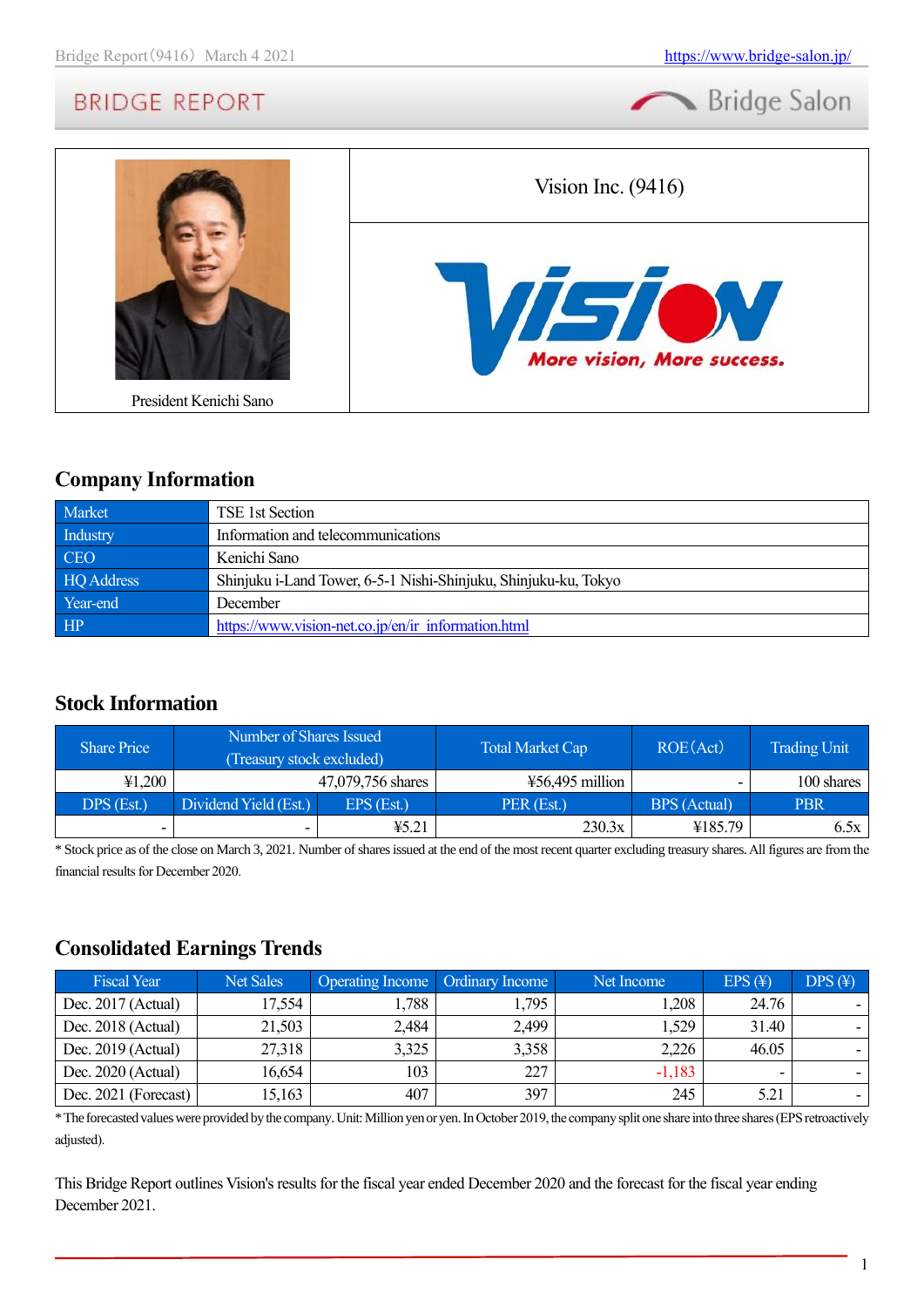

## **Table of Contents**

#### [Key Points](#page-1-0)

- 1.[Company Overview](#page-2-0)
- 2.[Fiscal Year December 2020 Earnings Results](#page-4-0)
- 3.[Fiscal Year December 2021 Earnings Estimates](#page-7-0)
- [4. Growth strategy considering the post-pandemic world where people will lead their daily lives while coping with the novel coronavirus](#page-9-0) 5.[Conclusions](#page-10-0)
- [<For reference: Initiatives for ESG](#page-10-1)・SDGs>

[<Reference: Regarding corporate governance>](#page-11-0)

### <span id="page-1-0"></span>**Key Points**

- ⚫ **In the fiscal year ended Dec. 2020, sales fell 39.0% year on year to 16,654 million yen. Although the company actively met demand for various types of mobile Wi-Fi routers, sales fell across all segments due partly to the near-zero demand from both foreign visitors to Japan (inbound travelers) and Japanese tourists traveling overseas (outbound travelers) from March 2020 due to the novel coronavirus pandemic, coupled with changes in the business structure and the promotion of sales of in-house services (monthly charged). Meanwhile, operating income slumped 96.9% year on year to 103 million yen. Amid a decrease in sales, the company successfully reduced SG&A expenses by revising/curbing various expenses, such as advertisement costs (for listing ads, etc.), provisions for earnings-linked bonuses, packing and freight expenses, travel expenses, and costs for office supplies. However, these were insufficient to make up for the sales decline. The Global WiFi business reported a net loss of 1,183 million yen due to the booking of 1.8 billion yen in extraordinary losses, including impairment losses on assets in connection with the novel coronavirus pandemic. Although the company witnessed major declines in sales and profits, profits topped its revised estimates.**
- ⚫ **For the fiscal year ending Dec. 2021, sales are estimated to fall 9.0% year on year to 15,163 million yen, while operating income is projected to soar 292.4% year on year to 407 million yen. In the Global WiFi business, the company estimates that the number of foreign visitors to Japan and the number of Japanese people traveling overseas from January 2021 will be largely in line with those seen since March 2020, expecting demand to recover 25% vs. 2019 levels from the fourth quarter (from October 2021). Also, as it is unclear how the novel coronavirus pandemic will impact corporate activities, the company has formulated conservative projections for remote work demand. As for the Information and Communications Service business, the number of newly established corporations is anticipated to either remain flat year on year or decrease slightly, with the pandemic only expected to have a minor impact on the number of sales transactions thanks to online sales activities. The company plans to expand its business operations, centered on in-house monthly subscription services (recurring revenue), while slightly increasing/maintaining revenue levels for subscription agency operations and telecommunication device sales (one-off revenue). It does not expect to book any impairment losses.**
- ⚫ **Although sales and profits plummeted, in the fourth quarter the Global WiFi business moved into the black on a monthly basis and company-wide profit topped Vision's projections. It seems that the firm's swift and unique response to changes in the environment proved successful. Also, in the Information and Communications Service business, sales dropped slightly, but profits rose thanks to the steady capture of demand stemming from the novel coronavirus pandemic, with its business portfolio also providing a boost. However, the company is under the impression that the harsh, unclear operating environment will continue in the current fiscal year, and has thus positioned this term as a year to make preparations to leverage its competitive edge when cross-border travel does recover. In other words, it is building a foundation to prepare for its leap to the next stage. With a top-line recovery looking unlikely, our focus will be on the extent to which Vision can boost profits by improving the productivity of existing businesses.**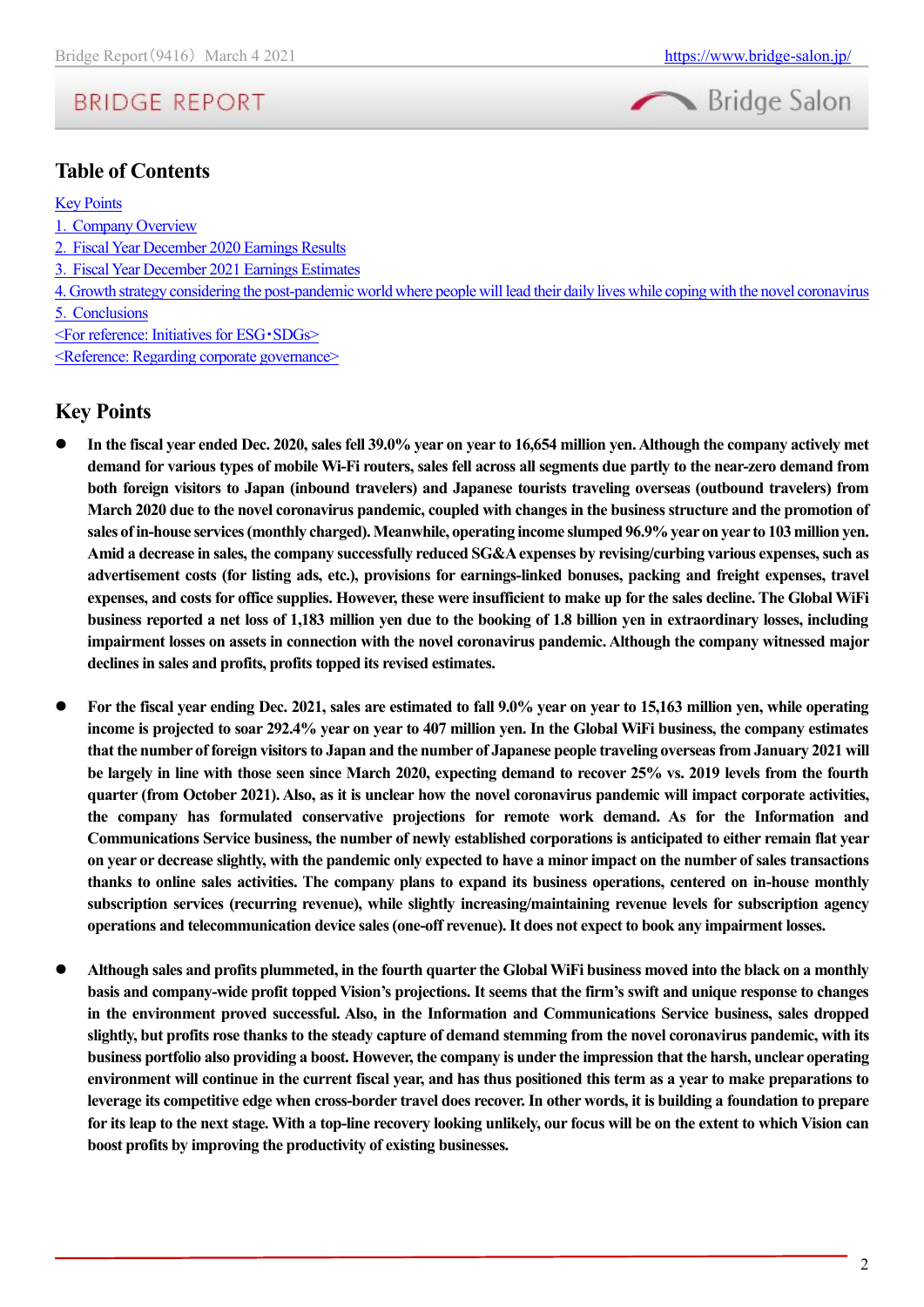

## <span id="page-2-0"></span>**1. Company Overview**

Under the management philosophy of "Contributing to the Information and Communications Revolution," Vision conducts the Global WiFi business, which leases the personal Wi-Fi (wireless LAN) routers which can be used in over 200 countries and regions on a flatrate basis, and as an Information and Communications Service distributor, it also provides Information and Communications Service business of arranging telecommunications infrastructure and office equipment necessary for business activities, such as fixed-line telecommunications, mobile telecommunications, broadband etc.

The company forms a group with its 18 consolidated subsidiaries, both inside and outside Japan. Of those, the 6 based in Japan are Members Net Inc. (which conducts the business of charging agency, fixed-line telephone service subscription agency, etc.) and Best Link Inc. (which carries out the business of broadband service subscription agency), etc. There are 12 overseas subsidiaries that operate as overseas hubs for the Global WiFi service in South Korea, Singapore, UK, Hong Kong, Hawaii, Taiwan, China (Shanghai), France, Italy, California and New Caledonia; there is also a local subsidiary in Vietnam, which is an offshore hub for database construction and system development.

### 【**Vision Group's management philosophy – Contributing to the Information and Communications Revolution in the world**】

We will actively promote the Information and Communications Revolution in the world, bring innovations to an individual's lifestyle and the company's business style, and contribute to the advancement of humanity and society by continuing to be an distributor that effectively and efficiently connects the client companies with end users and makes sure that its employee's unlimited ambition, dreams and thoughts are contributing to the stakeholders, without compromising nor ever forgetting the venture spirit and add to the progress of the human race and the society.

### **1-1 Business Description**

### **Global WiFi business**

The company offers services including "Global WiFi" (a Wi-Fi router rental service that allows people traveling overseas to use local internet services at a competitive rate through its partnerships with the overseas operators) and "NINJA WiFi" (a Wi-Fi router rental service for overseas visitors to Japan, etc.), while also engaging in services for the travelers between foreign countries in overseas bases (South Korea, Taiwan and California).

The term-end number of leased Wi-Fi routers that are equipped with the next-generation telecommunication technology (Cloud WiFi) capable of managing Subscriber Identity Modules (SIMs) on the cloud accounts for over 90% of all leased devices (Depending on telecommunication carriers, some countries are not supported, thus the company has almost reached the upper limit).



(From the reference material of the company)

Advantages (1) Affordable fixed-rate system, (2) the most comprehensive area coverage, (3) comfort, (4) safety/security, and (5) substantial support bases and corporate sales capabilities  $\Rightarrow$  One of the largest customer bases in the industry

The advantages of "Global WiFi" and "NINJA WiFi" include the following: (1) cost benefits of up to 89.9% (the rental fee per day is 300 yen at the minimum, depending on the travel destination) compared to the overseas fixed-rate packet plans offered by other Japanese mobile carriers, (2) the industry's most comprehensive coverage of over 200 countries and regions, (3) high-speed telecommunications services through partnerships with telecommunication operators all over the world, (4) available at 24 hours a day, 365 days a year, at 47 bases worldwide, and (5) the industry's largest number of available spots at airport counters.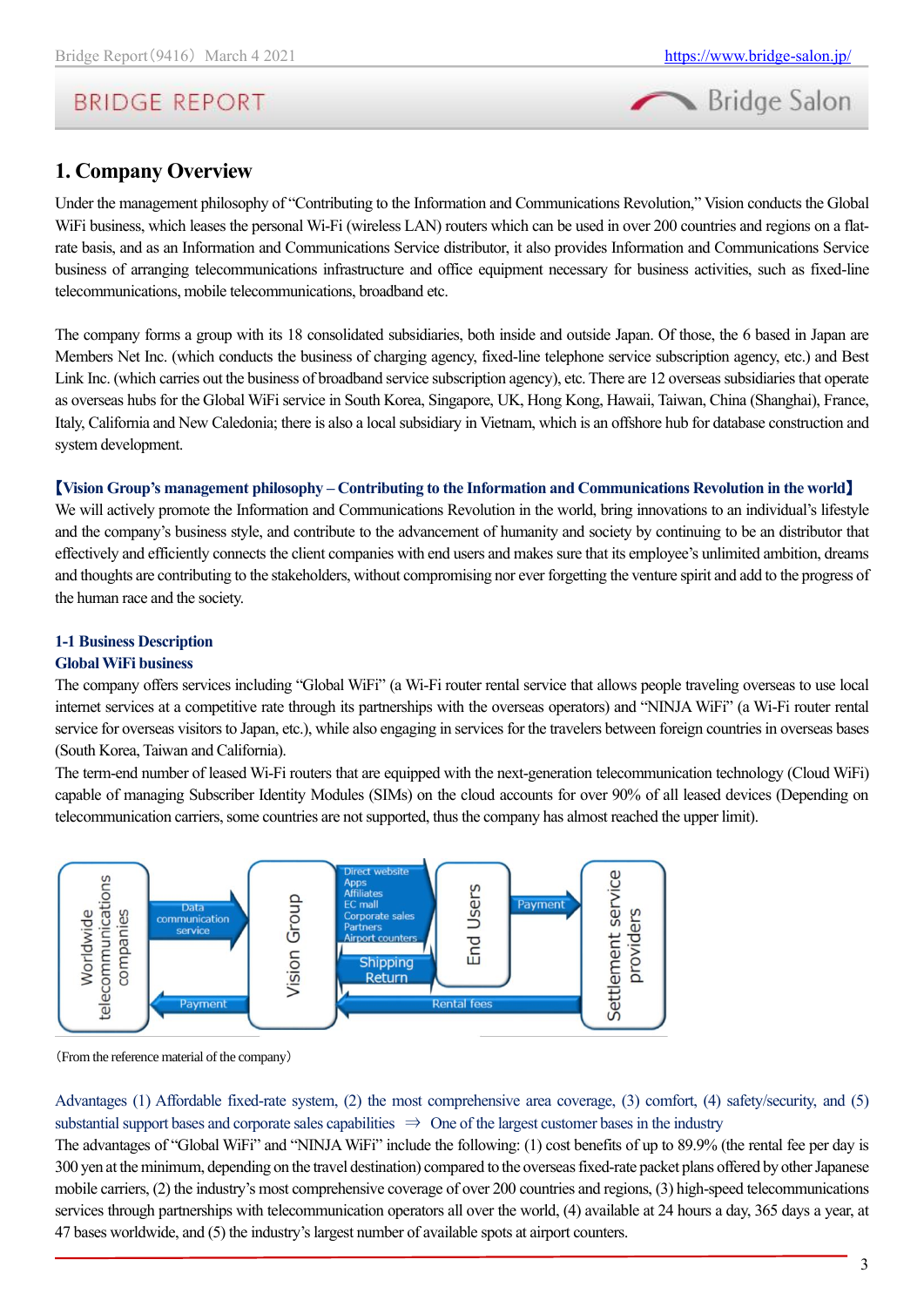Bridge Salon

# **BRIDGE REPORT**

Furthermore, from the business perspective, another advantageous point is the fact that use by corporations, through which stable demand can be expected, has accounted for about 30%~40% in this business segment. As a result, the company has secured a great number of users, which is one of the largest market shares in the industry.

### The store digitalization strategy and establishment of the super last-minute online order receipt system

The company is proceeding with the strategy of making stores digitalized by (1) installing automatic delivery lockers (Smart Pickup), (2) adopting self-registration KIOSK terminals with multilingual support and payment settlement functions (Smart Entry), and (3) the QR code-based reception counter that features immediate customer identification (Smart Check), while expanding the number of manned counters in Japan. The company aims to evolve its stores to ones that can be used by Japanese tourists travelling abroad and foreign tourists visiting Japan, more conveniently, more comfortably, and with greater peace of mind, as well as strengthen its efforts toward the increase of routers on lease (number of routers delivered) and increase of optional services (such as insurance services and accessories).



(From the reference material of the company)

In addition to strengthening the contact point with users, the store digitalization will make it possible to optimize the level of services according to user needs (reducing the waiting time for repeat users who do not require explanations while making airport staff deal with users who need it). As it is difficult to expand and install more airport counters, the company is planning to increase Smart Pickup lockers, which will save labor, and improve throughput and reduce costs by utilizing the limited space effectively.

Furthermore, the combination of the store digitalization strategy, Cloud WiFi, and the customer database has established a "super lastminute online order receipt system," enabling the company to provide services for customers who are about to depart (the system has made it possible for the company to cope expeditiously with online application submitted right in front of airport counters by linking it with the database).

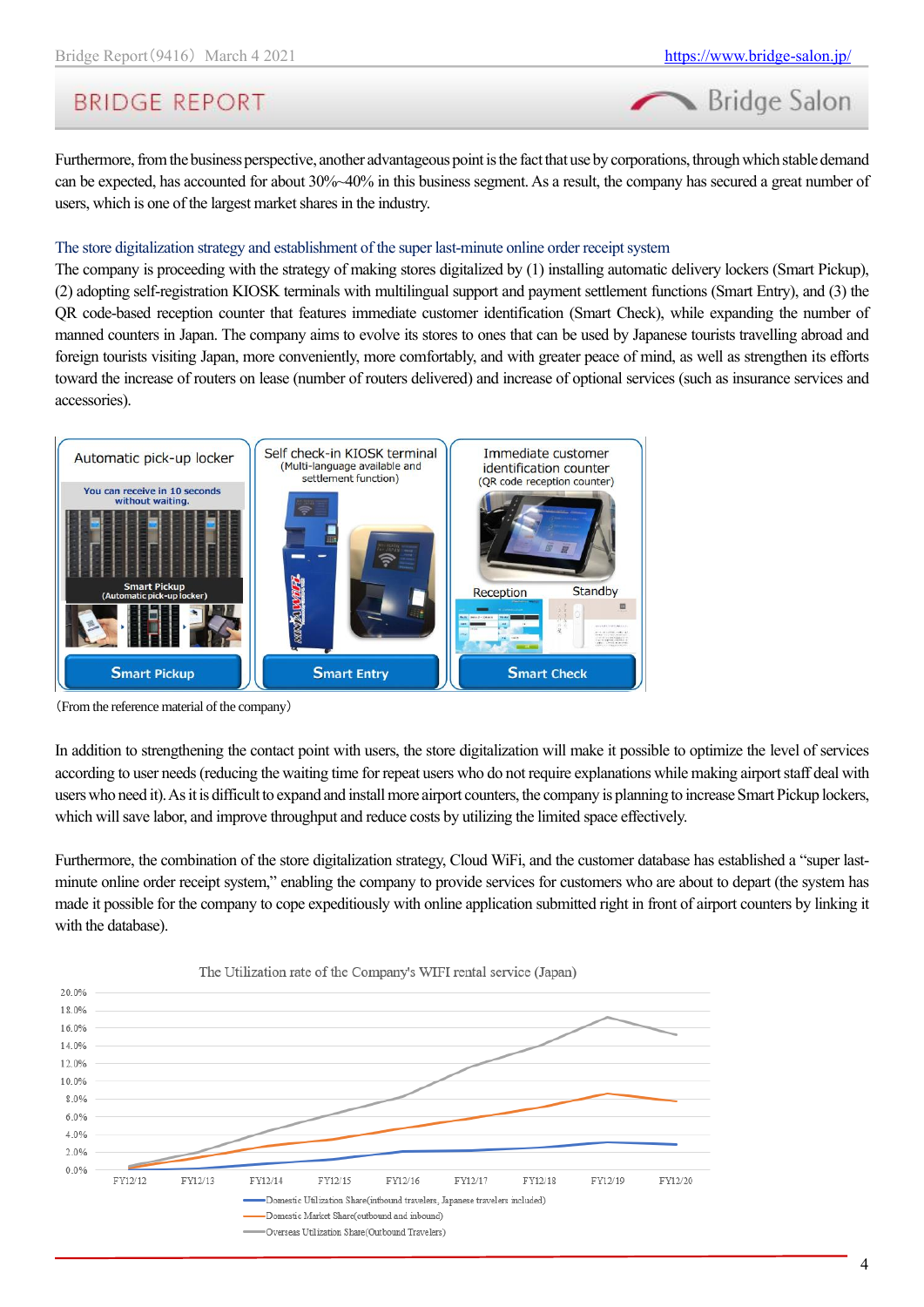

### **Information and Communications Service business**

With Best Link Inc., a consolidated subsidiary, at its core, the group offers services aimed mainly at newly established corporations, venture businesses and multi-store development enterprises such as food-service chains, from its 15 offices nationwide and in cooperation with its partner companies. The services include subscription agency operations for various telecommunications services such as business phones, agency operations of arranging lines for landline telephones, subscriber telephones, and NTT Hikari telephones, corporate mobile phones, broadband lines, sales and maintenance of mobile telecommunication devices, OA equipment and security products (UTM), etc., designing websites, and agency operations for new power services targeting enterprises.

The company has advantages in prospecting for corporations newly established (within 6 months), one of its major targets, and it is estimated, according to the data by the Ministry of Justice (the number of newly registered companies was 118,532 in Japan in 2019), that the company has conducted transactions with around one in every 10 corporations newly founded in Japan. These advantageous points are backed by the company's strong power to attract customers through its unique online marketing (Internet media strategy), through which the company maximizes running yield (recurring revenue-type business) and conducts additional sales with high productivity (up/cross selling) through the Customer Relationship Management (CRM; customer relationship and ongoing transactions) strategy.

For example, the company receives commission from operators for telephone line arrangements unless contracts for the service are cancelled, and it can earn maintenance fees for multifunction photocopiers on a continuous basis. Moreover, the follow-up service by its customer loyalty team has enabled the company to establish a recurring revenue-type business model, in which earnings are accumulated by taking in demand for lines and equipment that increases with customers' business growth, and providing optimal services according to customers' growth stage (additional sales with high productivity through up/cross selling). The company will evolve its recurring revenue-type business model while expanding the target customer from enterprises with growth potential to ones in the growth stage.

### <span id="page-4-0"></span>**2**.**Fiscal Year December 2020 Earnings Results**

### **2-1 Consolidated Business Results**

|                  | FY 12/19 | Ratio to     | FY 12/20 | Ratio to     | YoY       | Revised  | Compared with |
|------------------|----------|--------------|----------|--------------|-----------|----------|---------------|
|                  |          | <b>Sales</b> |          | <b>Sales</b> |           | forecast | the forecast  |
| <b>Sales</b>     | 27,318   | 100.0%       | 16,654   | 100.0%       | $-39.0\%$ | 16,700   | $-0.3\%$      |
| Gross profit     | 15,690   | 57.4%        | 8,793    | 52.8%        | $-44.0\%$ | 8,888    | $-1.1\%$      |
| SG&A expenses    | 12,365   | 45.3%        | 8,689    | 52.2%        | $-29.7%$  | 8,830    | $-1.6%$       |
| Operating income | 3,325    | 12.2%        | 103      | 0.6%         | $-96.9\%$ | 58       | $+78.6\%$     |
| Ordinary income  | 3,358    | 12.3%        | 227      | 1.4%         | $-93.2\%$ | 167      | $+35.8\%$     |
| Net income       | 2,226    | 8.1%         | $-1,183$ | -            |           | $-1,226$ |               |

\*Unit: ¥mn The revised forecastsrepresent those announced by the company on November 9, 2020.

### **Sales and operating income decreased 39.0% and 96.9% year on year, respectively. Profits exceeded the revised estimates.** Sales fell 39.0% year on year to 16,654 million yen.

Although the company actively met demand for various types of mobile Wi-Fi routers, sales fell across all segments due partly to the near-zero demand from both foreign visitors to Japan (inbound travelers) and Japanese tourists traveling overseas (outbound travelers) from March 2020 due to the novel coronavirus pandemic, coupled with changes in the business structure and the promotion of sales of in-house services (monthly charged).

Operating income plummeted 96.9% year on year to 103 million yen.

Amid a decrease in sales, the company successfully reduced SG&A expenses by revising/curbing various expenses, such as advertisement costs (for listing ads, etc.), provisions for earnings-linked bonuses, packing and freight expenses, travel expenses, and costs for office supplies. However, these were insufficient to make up for the sales decline.

While the company secured an ordinary income of 227 million yen through improvements in non-operating income/loss from subsidies, The Global WiFi business reported a net loss of 1,183 million yen due to the booking of 1.8 billion yen in extraordinary losses, including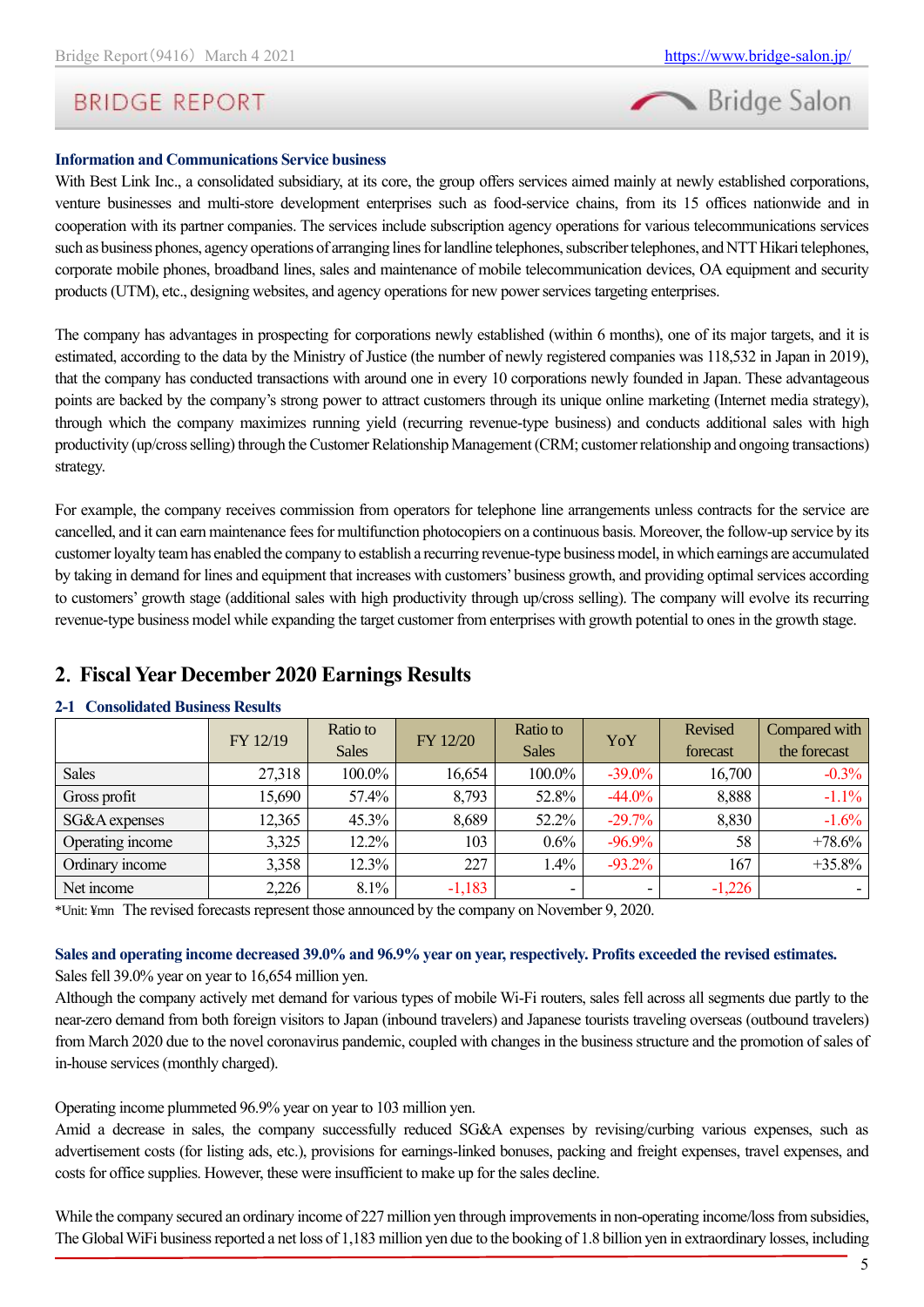

impairment losses on assets in connection with the novel coronavirus pandemic.

In the Global WiFi business, assuming overseas travel (outbound and inbound) will not recover even after the end of the current term, the company reduced the book value of assets (Wi-Fi routers, options, software, equipment, fixtures, etc.) that have become unprofitable and are unlikely to recoup their investments, and recorded an impairment loss of approx. 1,395million yen as an extraordinary loss.

### **Quarterly business results**

|                        | $18/12-$<br>1Q | 2Q    | 3Q       | 4Q    | 19/12-<br>1Q | 2Q    | 3Q    | 4Q    | $20/12-$<br>1Q | 2Q       | 3Q    | 4Q    |
|------------------------|----------------|-------|----------|-------|--------------|-------|-------|-------|----------------|----------|-------|-------|
| <b>Sales</b>           | 4,922          | 4,933 | 5,961    | 5,686 | 6,470        | 6,467 | 7,610 | 6,770 | 5,989          | 3,641    | 3,477 | 3,546 |
| Gross profit           | 2,930          | 2,888 | 3,579    | 3,251 | 3,797        | 3,698 | 4,474 | 3,719 | 3,252          | 1,569    | 2,001 | 1,969 |
| SG&A<br>expenses       | 2,194          | 2,388 | 2,679    | 2,903 | 2,817        | 2,988 | 3,194 | 3,364 | 2,764          | 2,072    | 1,928 | 1,923 |
| Operating<br>mcome     | 736            | 499   | 900      | 348   | 980          | 710   | 1,280 | 354   | 488            | $-503$   | 73    | 45    |
| Ordinary<br>mcome      | 745            | 499   | 900      | 353   | 980          | 692   | 1,338 | 346   | 496            | $-429$   | 101   | 60    |
| Net income             | 514            | 295   | 623      | 96    | 669          | 406   | 911   | 239   | 116            | $-1,468$ | 124   | 42    |
| Gross Profit<br>Margin | 59.5%          | 58.6% | $60.0\%$ | 57.2% | 58.7%        | 57.2% | 58.8% | 54.9% | 54.3%          | 43.1%    | 57.6% | 55.5% |
| SG&A ratio             | 44.6%          | 48.4% | 44.9%    | 51.1% | 43.6%        | 46.2% | 42.0% | 49.7% | 46.2%          | 56.9%    | 55.4% | 54.2% |

\*Unit: ¥mn

On a quarterly basis, sales remained flat at low levels, but in the third and fourth quarters, black was reported for operating income and below.

### **2-2 Trends by segment**

|                                        | FY 19/12 | Composition<br>Ratio | FY 20/12 | Composition<br>Ratio | YOY       |
|----------------------------------------|----------|----------------------|----------|----------------------|-----------|
| Global WiFi                            | 17,732   | 64.9%                | 7,278    | 43.7%                | $-59.0\%$ |
| Information and Communications Service | 8,954    | 32.8%                | 8,796    | 52.8%                | $-1.8%$   |
| Others                                 | 630      | 2.3%                 | 579      | 3.5%                 | $-8.1\%$  |
| <b>Consolidated Sales</b>              | 27,318   | 100.0%               | 16,654   | 100.0%               | $-39.0\%$ |
| Global WiFi                            | 3,301    | 18.6%                | $-90$    |                      |           |
| Information and Communications Service | 1,363    | 15.2%                | 1,520    | 17.3%                | $+11.5%$  |
| Others                                 | $-266$   | -                    | $-392$   |                      |           |
| Adjustments                            | $-1,073$ | -                    | $-933$   |                      |           |
| <b>Consolidated Operating Income</b>   | 3,325    | 12.2%                | 103      | 0.6%                 | $-96.9%$  |

\*Unit: ¥mn. Sales representssales to external customers.

|                           | $18/12-$<br>1Q | 2Q    | 3Q    | 4Q    | $19/12-$<br>1Q | 2Q    | 3Q    | 4Q    | $20/12 -$<br>1Q | 2Q     | 3Q    | 4Q    |
|---------------------------|----------------|-------|-------|-------|----------------|-------|-------|-------|-----------------|--------|-------|-------|
| Global WiFi               | 3,089          | 2,898 | 3,929 | 3,589 | 4,075          | 4,109 | 5,084 | 4,462 | 3,347           | 1,286  | 272   | 1,371 |
| Information<br>and        | 1,818          | 2,009 | 1,975 | 1,970 | 2,302          | 2,206 | 2,330 | 2,115 | 2,514           | 2,003  | 2,145 | 2,133 |
| Communications            |                |       |       |       |                |       |       |       |                 |        |       |       |
| Service                   |                |       |       |       |                |       |       |       |                 |        |       |       |
| Others                    | 14             | 26    | 56    | 126   | 92             | 151   | 194   | 192   | 126             | 351    | 59    | 41    |
| <b>Consolidated Sales</b> | 4,922          | 4,933 | 5,961 | 5,686 | 6,470          | 6,467 | 7,610 | 6,770 | 5,989           | 3,641  | 3,477 | 3,546 |
| Global WiFi               | 701            | 448   | 769   | 495   | 871            | 724   | 1,274 | 430   | 326             | $-347$ | $-27$ | $-42$ |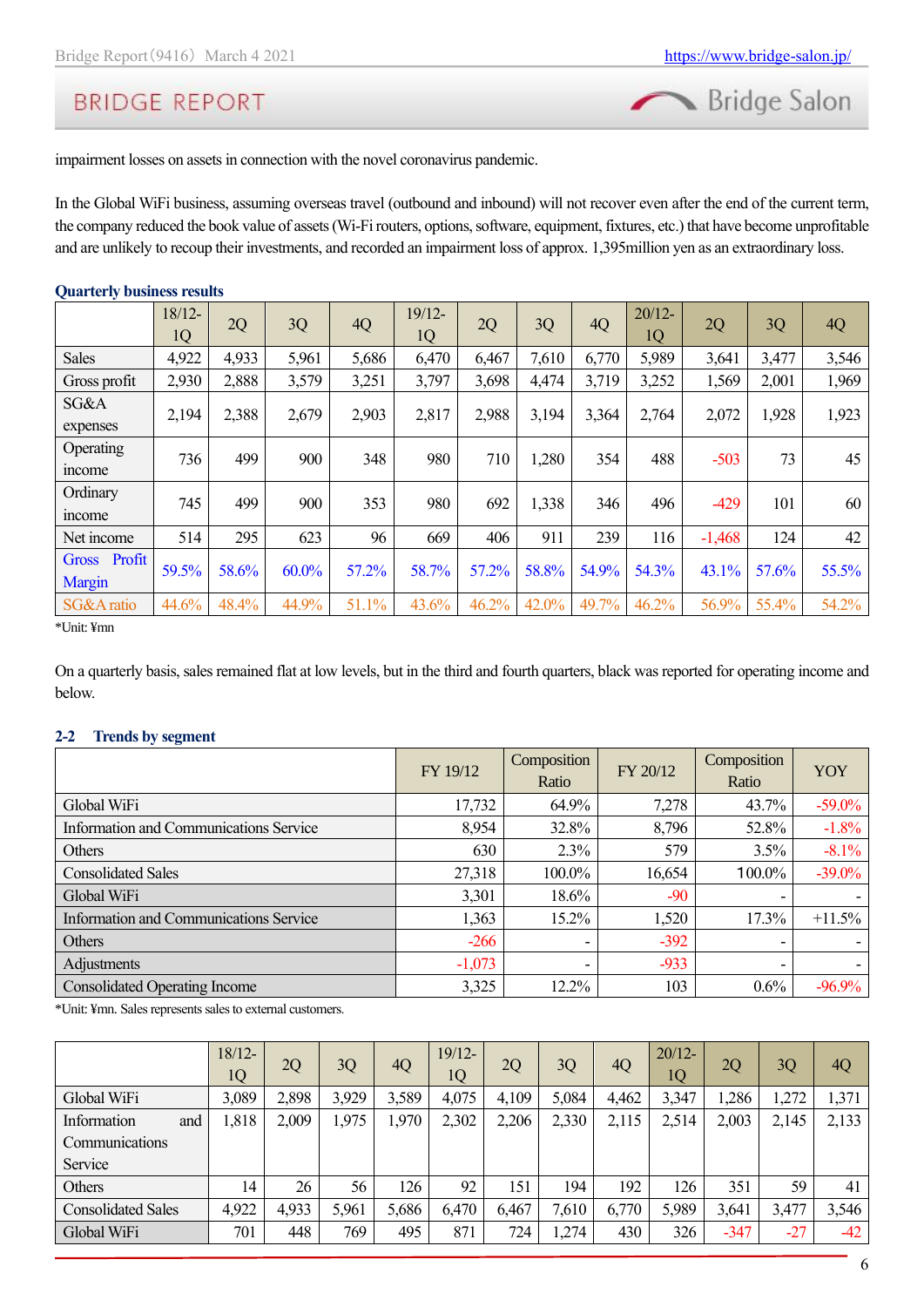

| Information<br>and      | 296    | 337    | 371    | 212    | 482    | 350    | 342    | 188    | 517    | 299    | 367    | 335    |
|-------------------------|--------|--------|--------|--------|--------|--------|--------|--------|--------|--------|--------|--------|
| Communications          |        |        |        |        |        |        |        |        |        |        |        |        |
| Service                 |        |        |        |        |        |        |        |        |        |        |        |        |
| Others                  | $-28$  | $-38$  | $-29$  | $-97$  | -86    | $-70$  | $-61$  | $-47$  | $-91$  | $-214$ | -49    | -36    |
| Adjustments             | $-232$ | $-247$ | $-211$ | $-262$ | $-286$ | $-293$ | $-275$ | $-217$ | $-264$ | $-240$ | $-217$ | $-210$ |
| Consolidated            | 736    | 499    | 900    | 348    | 980    | 710    | ,280   | 354    | 488    | $-503$ | 73     | 45     |
| <b>Operating Income</b> |        |        |        |        |        |        |        |        |        |        |        |        |

\*Unit: ¥mn. Sales represents sales to external customers.

#### **Global WiFi business**

For the full year, the company reported a decrease in sales and an operating loss.

The demand from both outbound and inbound travelers shrank sharply due to the impact from the novel coronavirus pandemic. Meanwhile, sales of Global WiFi for Biz, which is installed in each corporation for regular use, were solid, and the company successfully captured demand stemming from remote work, online lessons, and local governments (Board of Education, etc.) in connection with the government's GIGA (Global and Innovation Gateway for All) School Concept, as well as various usage needs such as substitute device when moving, during hospitalization, business trips, combined use with home lines, events.

In addition, the company successfully reduced costs, including personnel costs (job rotation, etc.), land rent, sales promotion expenses, advertising costs, and by closure and temporary closure of some stores. By doing so, operations moved back into the black on a monthly basis in the fourth quarter (October-December).

### **Information and Communications Service business**

Over the full fiscal year, sales fell, while profits increased.

Sales dropped slightly due partly to changes in the business structure and the promotion of sales of in-house services (monthly fees). Meanwhile, the company developed sales activities that accurately captured the needs of companies to reduce costs (communication, electricity fees, etc.) due to the impact from the novel coronavirus pandemic, as well as the growing need for solutions for remote work. It also delivered strong levels of client acquisition for monthly subscription website production service, "Vision Crafts!", and successfully boosted sales for one-off revenue and in-house services (monthly fees) that will serve as the income base (recurring revenue) in the next fiscal year onward. Also, due to changes in working styles amid the pandemic, by carrying out sales activities via online meetings instead of making sales visits in person, the company was able to prevent the loss of sales opportunities while also reducing operating costs. As a result, operating income increased 11.5% year on year.

Vision is working to improve the stability and profitability of its operations by increasing stock and carrying out highly efficient sales activities, centered on upstream strategies targeting newly established corporations and up/cross-selling based on the growth stage of the client corporation.

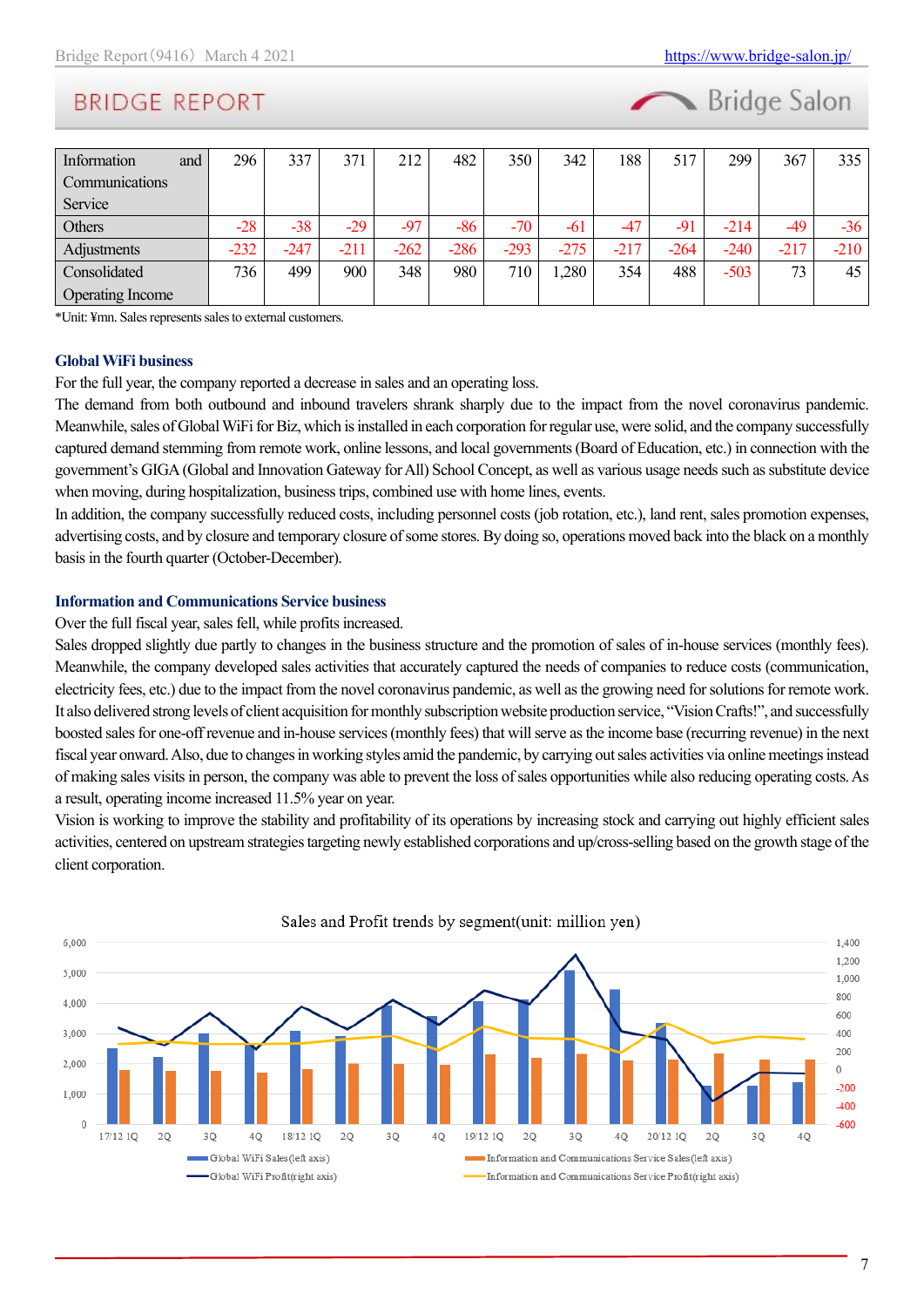

### **2-3 Financial Condition and Cash Flow**

### ◎Financial Condition

|                               | December 2019 | December 2020 |                                 | December 2019 | December 2020 |
|-------------------------------|---------------|---------------|---------------------------------|---------------|---------------|
| Cash and deposits             | 8,485         | 6,650         | Trade payables                  | 1,203         | 716           |
| Trade receivables             | 2,218         | 1,428         | Income taxes payable            | 634           | 55            |
| Current assets                | 11,792        | 8.872         | Provision for bonuses           | 280           | 159           |
| Property, plant and equipment | 1,200         | 342           | <b>Current</b> liabilities      | 4,222         | 2,507         |
| Intangible fixed assets       | 666           | 196           | Noncurrent liabilities          | 46            | 36            |
| Investments and Other         | 1,514         | 1,900         | Net assets                      | 10,905        | 8,769         |
| Noncurrent assets             | 3,381         | 2,440         | <b>Total liabilities Equity</b> | 15,173        | 11,313        |

\*Unit: ¥mn

Total assets came to 11,313 million yen, down 3,860 million yen from the end of the previous term. On the debit side, cash and deposits, notes receivable and accounts receivable decreased, and property, plant and equipment and intangible fixed assets decreased due to the recording of impairment losses. On the credit side, net assets decreased due to a drop in retained earnings and an increase in treasury stock. Capital-to-asset ratio stood at 77.3% (71.7% at the end of the previous term).

Although it established a commitment line of 3 billion yen in May 2020, the company has not borrowed any money from other overdraft facilities or the like.

### ◎Cash Flow

|                              | FY 12/19 | FY 12/20 | YOY      |
|------------------------------|----------|----------|----------|
| Operating Cash Flow $(A)$    | 3,549    | $-395$   | $-3,945$ |
| Investing Cash Flow (B)      | $-1,435$ | $-375$   | $+1,060$ |
| Free Cash Flow $(A+B)$       | 2,114    | $-770$   | $-2,885$ |
| Financing Cash Flow          | $-1,164$ | $-1,035$ | $+129$   |
| Balance of cash and cash     | 8,485    | 6,679    | $-1,805$ |
| equivalents at end of period |          |          |          |

\*Unit: ¥mn

Operating CF and free CF turned negative due to the booking of losses. The company's cash position declined.

### <span id="page-7-0"></span>**3. Fiscal Year December 2021 Earnings Estimates**

### **3-1 Consolidated Earnings**

|                     | $FY$ 12/20 (actual) | Ratio to sales |        | Ratio to sales | YOY        |
|---------------------|---------------------|----------------|--------|----------------|------------|
| <b>Sales</b>        | 16,654              | 100.0%         | 15,163 | 100.0%         | $-9.0\%$   |
| <b>Gross Profit</b> | 8,793               | 52.8%          | 8,676  | 57.2%          | $-1.3\%$   |
| SG&A                | 8,689               | 52.2%          | 8,268  | 54.5%          | $-4.8\%$   |
| Operating income    | 103                 | $0.6\%$        | 407    | 2.7%           | $+292.4\%$ |
| Ordinary income     | 227                 | $.4\%$         | 397    | 2.6%           | $+74.4\%$  |
| Net income          | $-1,183$            |                | 245    | $1.6\%$        |            |

\* Unit: ¥mn

#### **Sales forecast to fall 9.0% year on year, while operating income expected to soar 292.4% year on year.**

For the fiscal year ending Dec. 2021, sales are estimated to fall 9.0% year on year to 15,163 million yen, while operating income is projected to soar 292.4% year on year to 407 million yen.

In the Global WiFi business, the company estimates that the number of foreign visitors to Japan and the number of Japanese people traveling overseas from January 2021 onward will be largely in line with those seen since March 2020, expecting demand to recover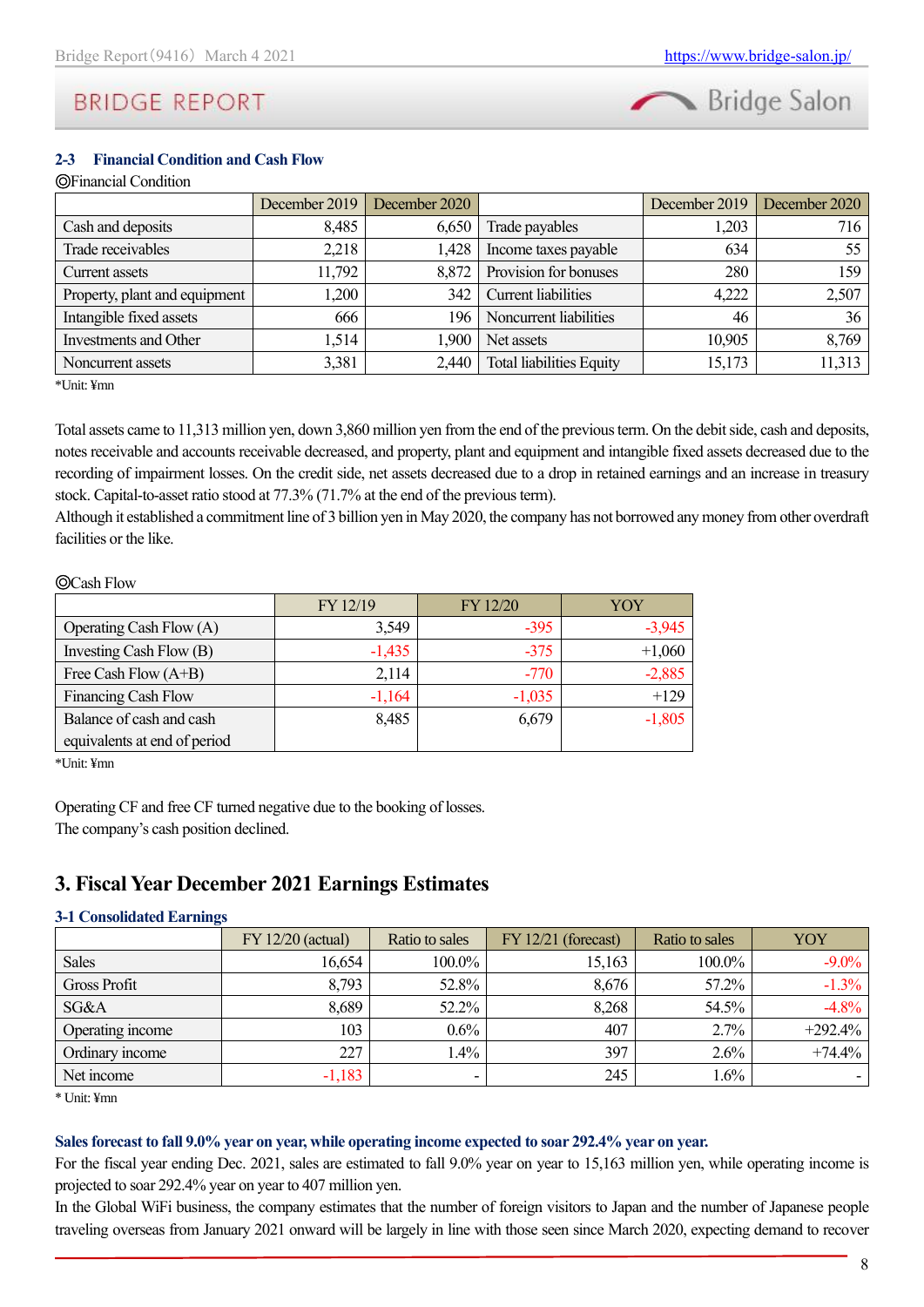Bridge Salon

25% vs. 2019 levels from the fourth quarter (from October 2021). Also, as it is unclear how the novel coronavirus pandemic will impact corporate activities, the company has formulated conservative projections for remote work demand.

For the Information and Communications Service business, the number of newly established corporations is anticipated to either remain flat year on year or decrease slightly, with the pandemic only expected to have a minor impact on the number of business transactions thanks to online sales activities. The company plans to expand its business operations, centered on in-house monthly subscription services (recurring revenue), while slightly increasing/maintaining revenue levels for subscription agency operations and telecommunication device sales (one-off revenue).

It does not expect to book any impairment losses.

#### **Forecast by Segment**

|                                               | FY 12/20 | Composition              | FY 12/21   | Composition | YOY       |
|-----------------------------------------------|----------|--------------------------|------------|-------------|-----------|
|                                               | (actual) | Ratio                    | (forecast) | Ratio       |           |
| Global WiFi                                   | 7,278    | 43.7%                    | 5,816      | 38.4%       | $-20.1%$  |
| <b>Information and Communications Service</b> | 8,806    | 52.9%                    | 8,927      | 58.9%       | $+1.4%$   |
| <b>Others</b>                                 | 580      | 3.5%                     | 419        | 2.8%        | $-27.8%$  |
| Adjustments                                   | $-10$    | $\qquad \qquad$          | $\theta$   |             |           |
| Consolidated net sales                        | 16,654   | 100.0%                   | 15,163     | 100.0%      | $-9.0%$   |
| Global WiFi                                   | $-90$    | $\overline{\phantom{0}}$ | 77         | 1.3%        |           |
| <b>Information and Communications Service</b> | 1,520    | 17.3%                    | 1,397      | 15.6%       | $-8.1%$   |
| Others                                        | $-392$   | $\qquad \qquad$          | $-11$      |             |           |
| Adjustments                                   | $-933$   |                          | $-1,055$   |             |           |
| Consolidated operating income                 | 103      | $0.6\%$                  | 407        | 2.7%        | $+292.4%$ |

\*Unit: ¥mn

The outlook, assumptions, and policies for each segment other than those outlined above are as follows.

### **Global WiFi business**

Sales are estimated to decrease, and operating income to move back into the black.

The company plans to make its domestic operations more profitable and create new businesses and services that make full use of its customer base (corporate customers that carry out business with overseas companies, individual customers that like traveling, etc.) The company aims to improve profitability and maintain its competitive edge by continuing the low-cost operation system established when overseas demand was gradually recovering.

It will move forward with efforts to support next-generation communication standards and technologies (5G, e-sim, etc.).

In addition, the company's budget factors in the acquisition of orders for the government's GIGA School Concept at the end of March 2021, when the subsidies to local governments will come to an end.

#### **Information and Communications Service business**

Sales are estimated to increase, and operating income to decrease.

The company plans to make upfront investments.

It plans to expand its business operations, centered on in-house monthly subscription services (recurring revenue), while slightly increasing/maintaining revenue levels for subscription agency operations and telecommunication device sales (one-off revenue).

Amid the novel coronavirus pandemic, the company expects only minor impact on sales calls through the utilization of online business negotiations.

It will flexibly respond to changes in the external environment by leveraging its strength of having multiple businesses (products/services) and sales channels.

It will aggressively push sales of its monthly subscription website production service "Vision Crafts!"

The company will actively acquire electric power (discount) services centered on store-based businesses.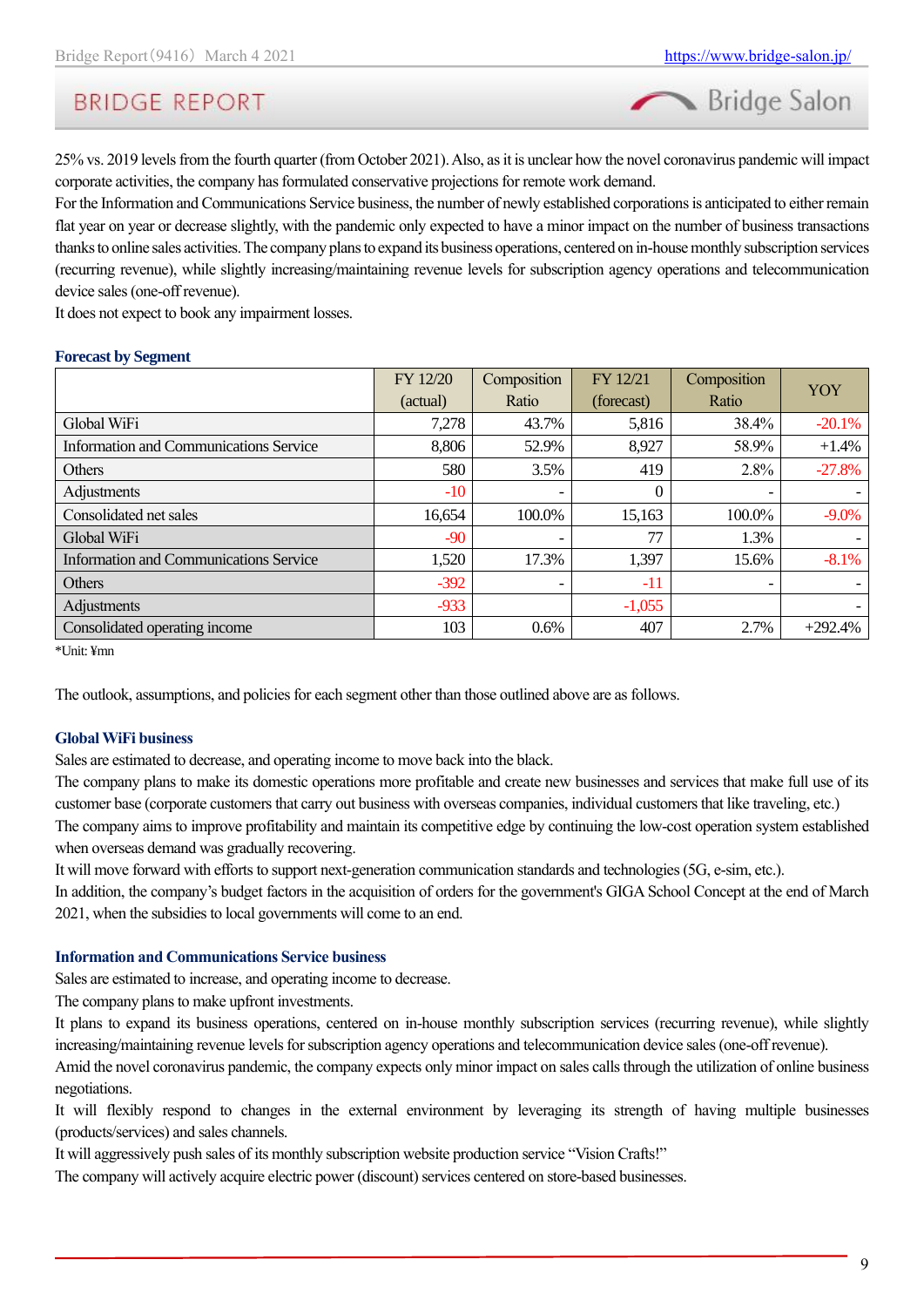

## <span id="page-9-0"></span>**4. Growth strategy considering the post-pandemic world where people will lead their daily**

### **lives while coping with the novel coronavirus**

### **4-1 Growth strategy**

For existing businesses, the company will focus on improving productivity by adapting to an online environment, so-called the New Normal.

It has set the following key topics: (1) providing products and services that meet the needs of customers and the times, (2) building and strengthening online sales systems, (3) strengthening up/cross-selling via online business negotiations, etc., (4) brushing up the revenue structure, and (5) enhancing and expanding in-house services.

As for the creation of new businesses and services, Vision aims to foster businesses that will become a third pillar that utilizes its customer base that includes corporate customers in the startup growth phase, corporate customers that undergo business with overseas companies, government offices, local governments and schools, and individual customers that like traveling.

### **4-2 Specific initiatives**

The main initiatives are outlined below.

| To actively expand sales of Global WiFi | To actively expand sales of domestic plan options for Global WiFi for Biz, which is            |
|-----------------------------------------|------------------------------------------------------------------------------------------------|
| for Biz                                 | installed in each corporation for regular use. It can be used for remote work, and             |
|                                         | acquisitions are solid due to the increased convenience through domestic use.                  |
|                                         | Although corporate overseas travel is currently stagnant, in order to demonstrate its          |
|                                         | competitive edge when travel does recover, the company plans to strengthen its                 |
|                                         | relationships with corporate customers.                                                        |
| Online learning through the GIGA        | To contribute to the promotion of online learning as outlined in the GIGA School Concept       |
| School Concept                          | by providing a wider range of options, such as Wi-Fi router rental, telecommunication          |
|                                         | device sales & data communication contracts.                                                   |
|                                         | Local governments purchase Wi-Fi routers and distribute them to homes that do not have         |
|                                         | a Wi-Fi connection.                                                                            |
| To strengthen domestic Wi-Fi sales      | In addition to strengthening sales expansion of Wi-Fi services for remote work, the            |
|                                         | company will also focus on expanding sales of Wi-Fi services for educational institutions      |
|                                         | and local governments. Due to the convenience of being able to rent on a daily basis, the      |
|                                         | use of a substitute device when moving and spending time in a hospital is increasing.          |
| Tsuyaku-fukikae.com                     | Under the slogan "Going beyond the language barrier to make business more global," the         |
|                                         | company started offering interpreting services for online/offline business negotiations and    |
|                                         | conferences and video translation/dubbing services. It provides interpreting, translation,     |
|                                         | and dubbing services that can be used in various business situations at reasonable prices.     |
|                                         | The company provides simultaneous and consecutive interpretation of business                   |
|                                         | negotiations/meetings with overseas companies and investors at online meetings and             |
|                                         | conference calls, and also creates dubbed videos.                                              |
| Vision WiMAX                            | A sales model service geared toward customers considering the purchase of a Wi-Fi              |
|                                         | router, created to meet the needs of people that want to be able to try using a Wi-Fi router   |
|                                         | before buying it (the most common answer in a questionnaire targeted at customers after        |
|                                         | renting a Wi-Fi router).                                                                       |
|                                         | Customers will first try out the router by renting it (with a special limited discount), check |
|                                         | the communication environment, and then purchase the Wi-Fi router that meets their             |
|                                         | needs. Vision trades in the device when the contract is canceled.                              |

In addition, in order to demonstrate its competitive edge when travel does recover, Vision is also moving forward with its convenience store collection service, where Wi-Fi routers can be collected at Seven-Eleven stores nationwide (except Okinawa), as well as the development of unmanned shops.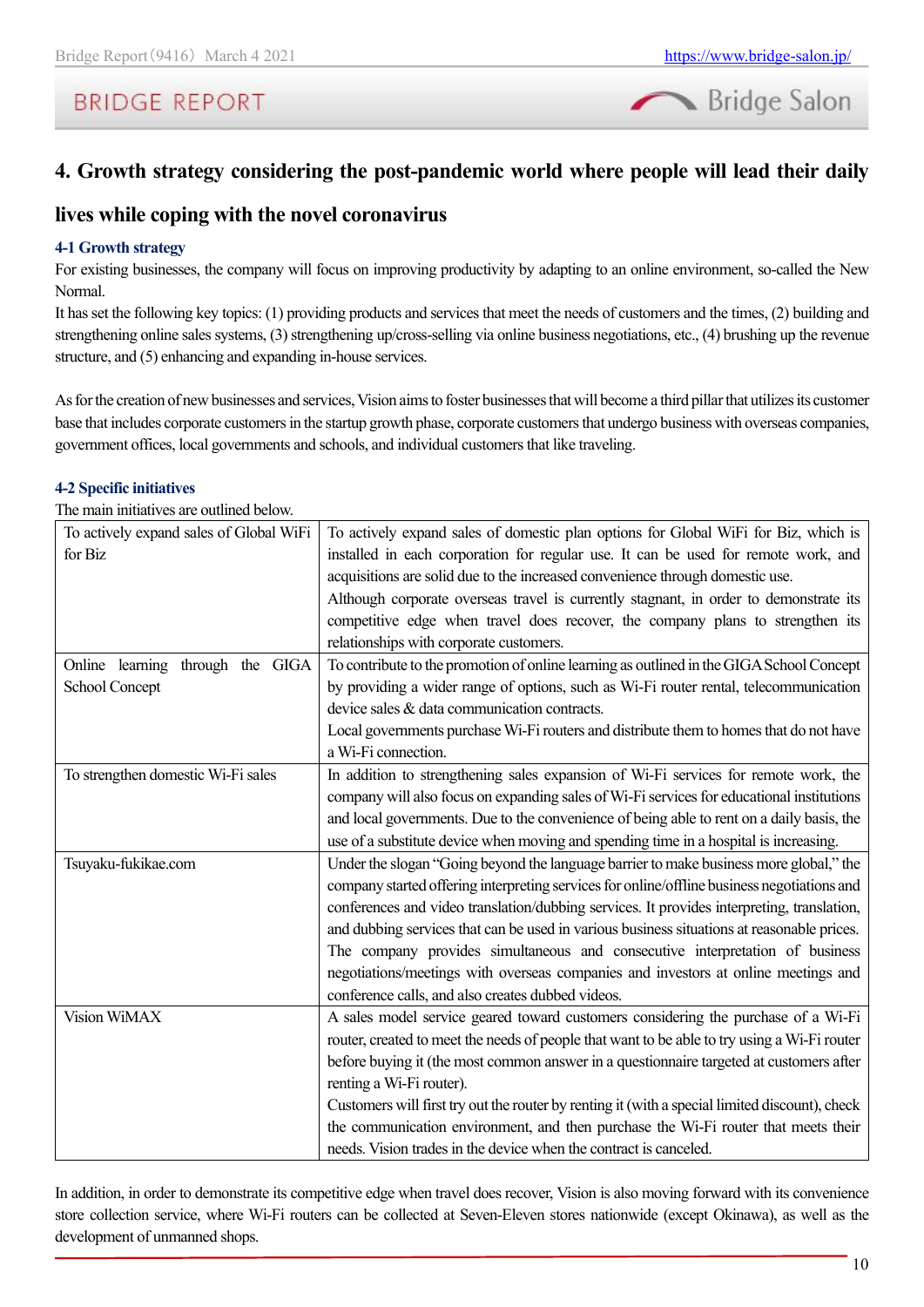Bridge Salon

As of the end of Dec. 2020, the company has established unmanned stores at Kitakyushu Airport and Miyako Shimojishima Airport. It plans to expand the number of such shops going forward.

## <span id="page-10-0"></span>**5. Conclusions**

Although sales and profits plummeted, in the fourth quarter the Global WiFi business moved into the black on a monthly basis and company-wide profit topped Vision's projections. It seems that the firm's swift and unique response to changes in the environment proved successful. Also, in the Information and Communications Service business, sales dropped slightly, but profits rose thanks to the steady capture of demand stemming from the novel coronavirus pandemic, with its business portfolio also providing a boost. However, the company is under the impression that the harsh, unclear operating environment will continue in the current fiscal year, and has thus positioned this term as a year to make preparations to leverage its competitive edge when cross-border travel does recover. In other words, it is building a foundation to prepare for its leap to the next stage. With a top-line recovery looking unlikely, our focus will be on the extent to which Vision can boost profits by improving the productivity of existing businesses.

## <span id="page-10-1"></span><**For reference: Initiatives for ESG**・**SDGs**>

In a desire to contribute to "the future of telecommunication will be for the betterment of everyone's future," the company aims to increase its corporate value and for continuous growth through management and business strategies giving consideration to ESG ("Environment, Social, and Governance.") Further, it will contribute to the revolution in telecommunications technology and sustainable development of the society by taking measure to solve major social issues included in the SDGs provided by the United Nations. The SDGs are global goals intended to be achieved between 2016 and 2030, specified in the "2030 Agenda for Sustainable Development" adopted in the United Nations Summit held in September 2015.

### **Environmental**



The company has acquired "Green Site License" that offsets carbon emissions via websites and an environmental certification for prevention of global warming by "Green Power" as part of CO<sup>2</sup> reduction activities of website. The company carries out information transmission, support activities in affected areas, and cooperates with and provides support for "Shinsai Regain," a specified NPO supporting various activities, to achieve "realize a society where people can support each other in times of earthquake disasters." Furthermore, the company is promoting affordable rental of energy-saving LED lighting and paperless operation within the company. The company is also operating its business with the minimum necessary amount of property, plant and equipment necessary. At the end of the fiscal year ended December 2020, property, plant and equipment accounted for 3% of total assets, with the company adapting to various changes in the environment.

**Social**



With health and well-being, the balance between job satisfaction and economic growth, and equality in mind, the company is promoting measures such as the use of various recruitment channels (fair hiring, referral hiring, employment of female workers (33%), multinational workers (16.5%), and disabled people), the introduction of a personnel system and its own benefit system in line with the environment of the times (shorter working hours, shift-work system, flextime system, hydration allowance in summer, flu shots subsidy, etc.). Also, the company is making efforts to ensure an environment where employees can focus on their work by running "Vision Kinds Nursery," a company-led nursery and hire human resources with childcare responsibilities and motivation to work, in addition to making work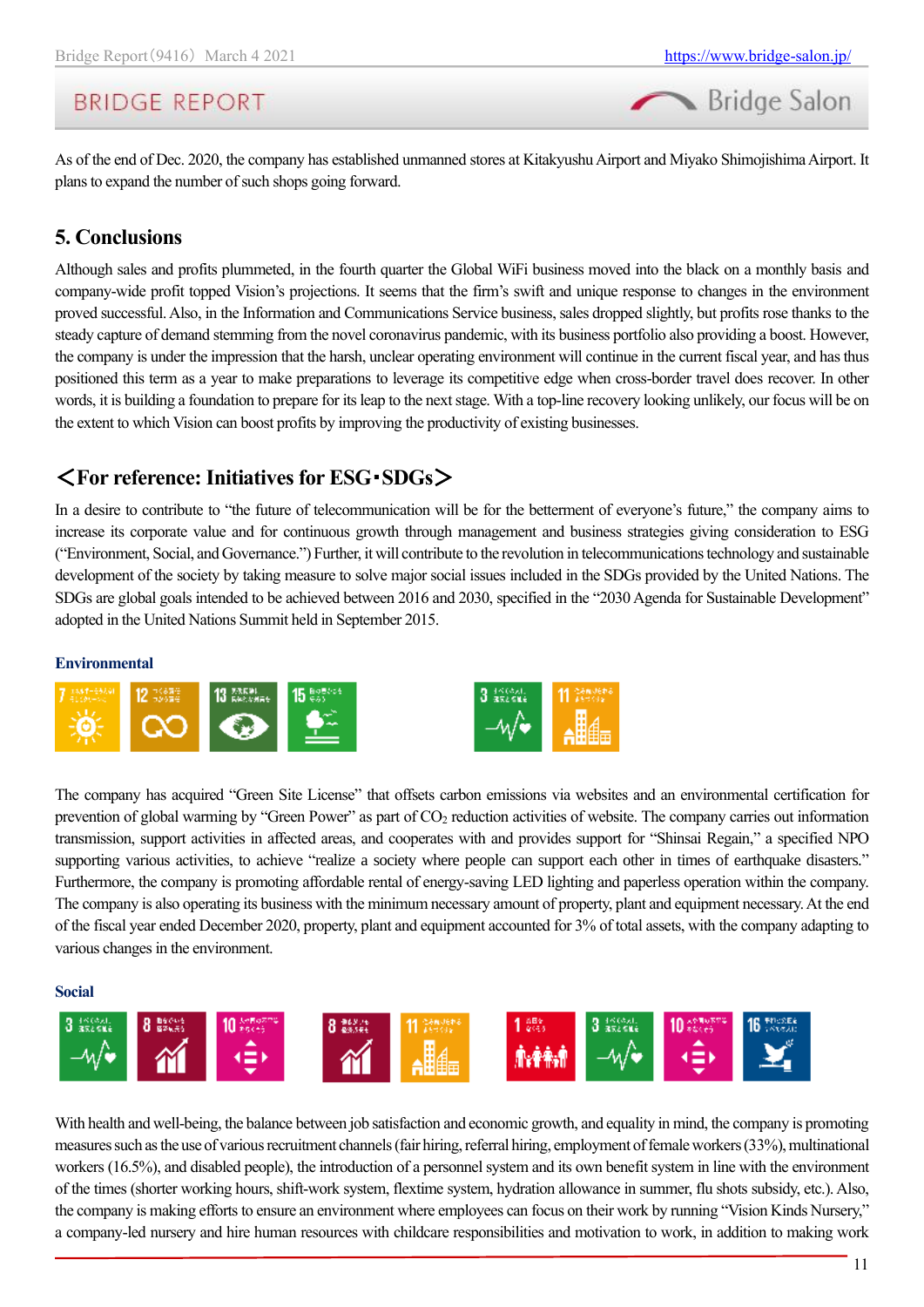

rules flexible and enhancing the leave system for employees at the time of childbirth or with small children, in order to support their child care and create a working environment with comfort.(established a childcare facility on CLT's premises, where more than 90% of the employees are women.)In addition to the above, the company supports the activities of Japan Heart, which works based on the idea of "delivering medical care to where it does not reach" to realize a society where everyone can receive medical care equally regardless of their countries, regions, race, politics, religion or circumstances and feel "grateful to have been born," as one of the corporate members.

#### **Governance**





The company has obtained "ISO/IEC 27001," the ISMS international standard, and is taking measures for information assets' correct and safe handling, operation, monitoring, revision, maintenance, and continuous improvement, in order to protect them within the applicable range from the threats related to information security.

Furthermore, the company promotes risk management in business activities and thorough compliance to strengthen governance considering the importance to win continuous trust from the stakeholders, and also appoints 3 out of 6 directors from outside (including one woman) who are enterprise managers, and all 4 auditors too from outside who are accountants or lawyers to ensure transparency and soundness in management.

## <span id="page-11-0"></span><**Reference: Regarding corporate governance**>

### ◎ **Organization type, and the composition of directors and auditors**

| Auditors<br>4 auditors, including 4 outside ones                 |  |
|------------------------------------------------------------------|--|
|                                                                  |  |
| <b>Directors</b><br>6 directors, including 3 outside one         |  |
| Organization type<br>Company with an audit and supervisory board |  |

◎ **Corporate Governance Report** : **Updated on September 7, 2020**

### **Basic policy**

Our corporate group improves ourselves to change clients' expectations into impression, pursues innovation without hesitation to actualize the ideal, always feels grateful about the support of many people (stakeholders), and operates its business activities with a humble mindset. Under this code of conduct, Vision observes laws, in-company regulations, and policies, carries out business in good faith, and strives to realize optimal corporate governance.

### **<Main Reasons for Non-compliance with the Principles of the Corporate Governance Code (Excerpts) >**

【Principle 4-1-3 Roles and responsibilities of the board of directors (1) (To oversee the planning by a successor to the chief executive officer and others)】

Under a business environment that will change from time to time, our company will have thorough discussion before appointing top executives. For instance, in our company the board of directors will designate top executives from candidates who are considered appropriate for the position in terms of their personality, knowledge, business performance, and other factors, in accordance with our management philosophy and business strategies. We will hold discussion on supervision of succession planning.

### **<Disclosure Based on the Principles of the Corporate Governance Code (Excerpts)>**

【Principle 4-8 Effective utilization of independent outside directors】

In the company, three of the six directors are independent outside directors. We believe that the three independent outside directors will contribute to strengthening our corporate governance by utilizing their extensive experience in web marketing, inbound business, the financial industry, global business, and other areas, as well as their experience as corporate managers, to monitor the company's management and provide advice on the company's overall management.